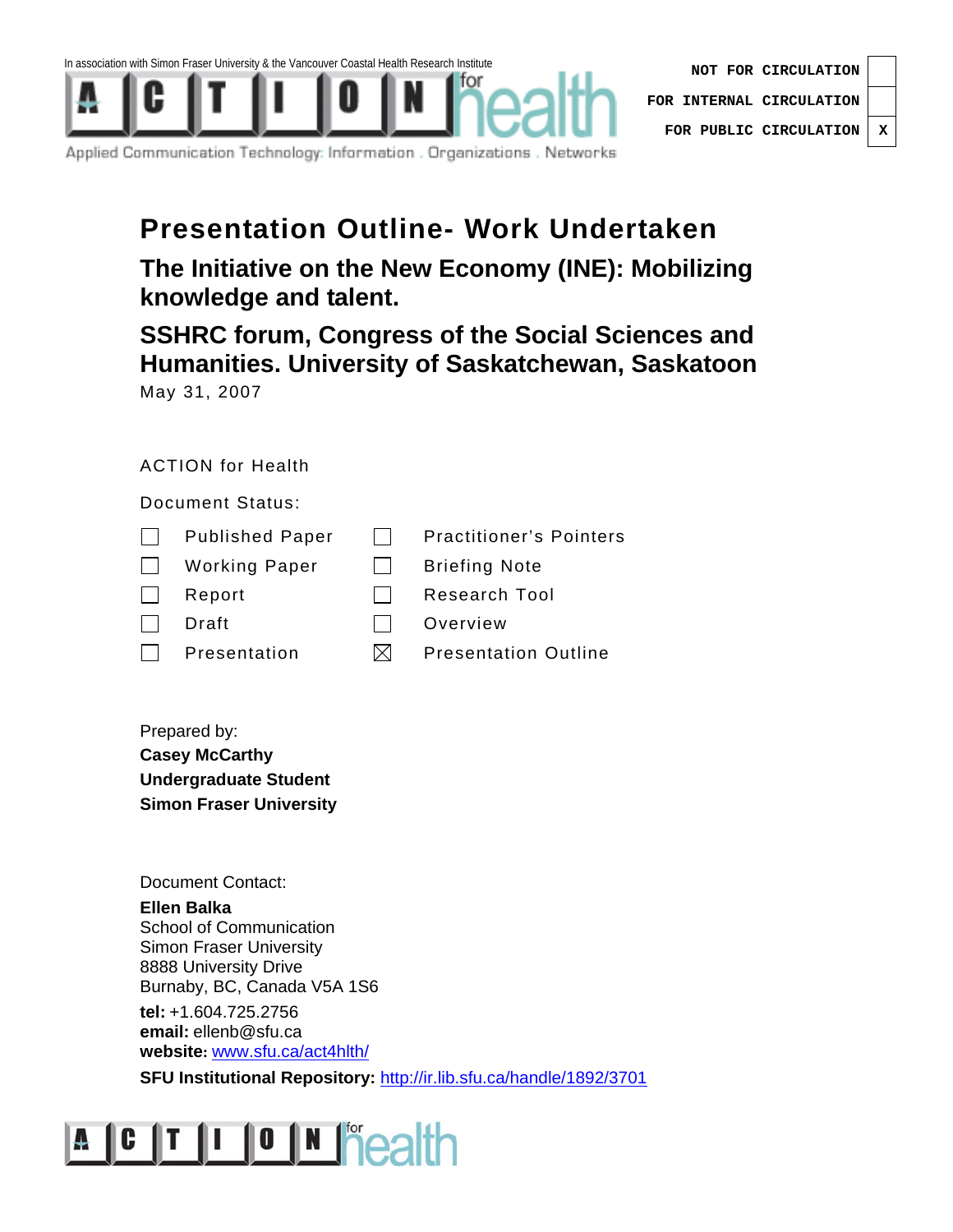

**NOT FOR CIRCULATION FOR INTERNAL CIRCULATION FOR PUBLIC CIRCULATION X**



## **Outline for Casey McCarthy's Congress 2007 Presentation:**

Work undertaken

I am a fourth year undergraduate studying Communication at Simon Fraser University, as such, ACTION for Health has allowed me to do work usually reserved for graduate students.

A quick explanation of my individual project: ACTION for Health is collaborating with the BC Health Guide, a suite of health information services put together by the British Columbia Ministry of Health including a website, a handbook and a hotline, in order to find out how people use the web to find health information and if BCHealthguide.org is compatible with this. We did this by observing and later talking with three focus groups, one composed of youth, one of parents with children at home, and one of seniors.

For these we put together different health related scenarios for each group and asked the participants to find information related to them, first by searching the internet as they normally would, and later by using the BC Health Guide. After we finished observing the participants find the information, we had them answer questions about the process, first in questionnaires, followed by a discussion in a focus group.

The BC Health Guide project was first intended as a high level analysis meant to help improve the site for British Columbians, but I was soon asked to continue on analyzing the data we had collected. We felt like it would be fruitful as a more academic study. Since then, I have picked up and improved research skills, including, but not limited to: taking observer notes, consulting literature, coding data, visually representing data, writing in a research journal and using NVivo7, a type of qualitative data software, to organize and analyze data. Overall, I learned how to engage with the data and notice and express significant details and trends within it.

From the beginning, the BC Health Guide project has been my chance to learn by doing. It's been a lesson in solving problems both independently and taking direction from those with more experience than myself.

I have learned skills that could be used in a further research career, but are also applicable beyond academia. Meetings and presentations have improved my public speaking skills, chairing meetings has helped me manage time and become more assertive, and now I have experience traveling for work.